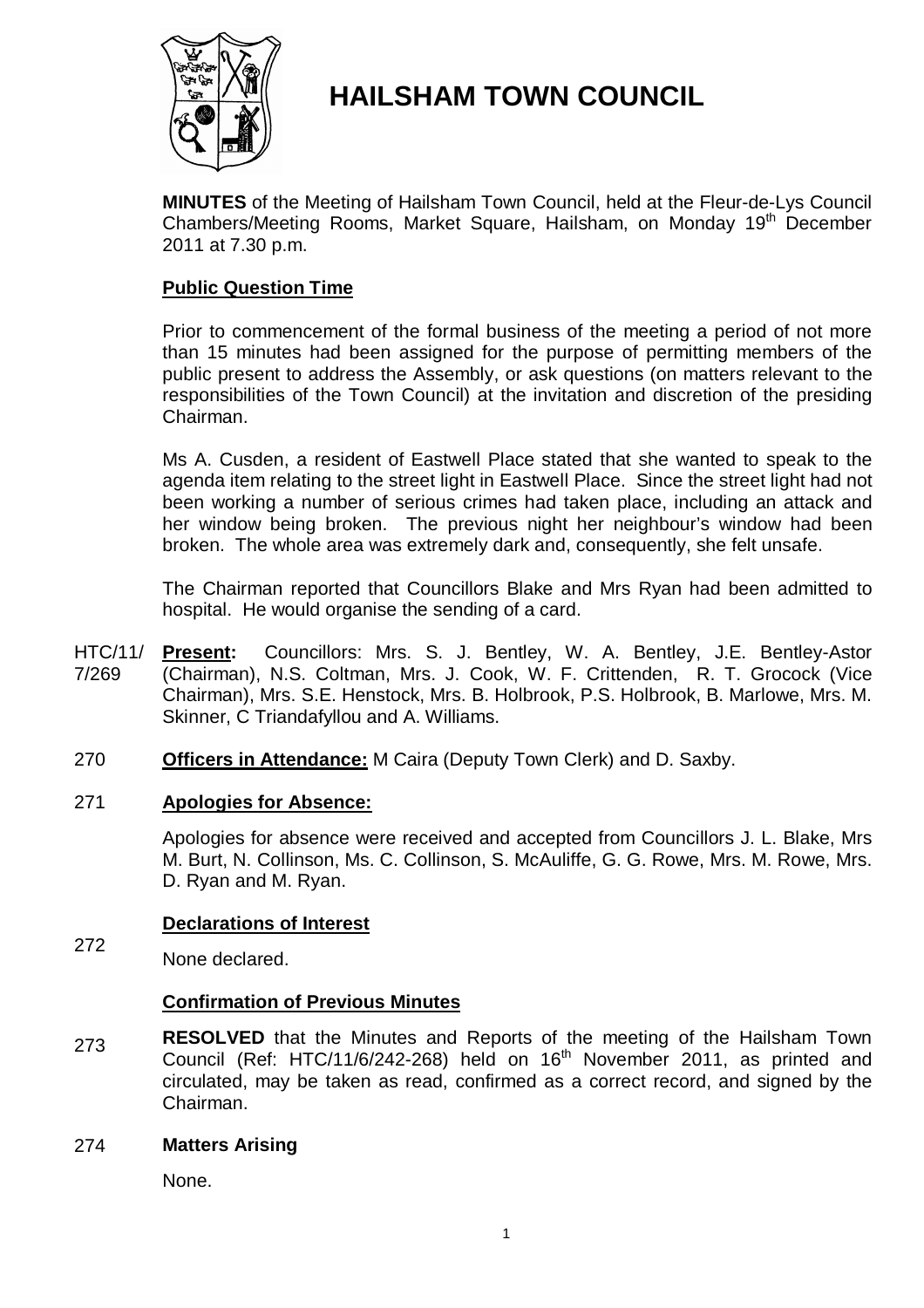# 275 **Committee and Panel Reports**

**RESOLVED**, after consideration in accordance with Standing Order 18(e), to receive the following reports of Committees, to approve and adopt the recommendations contained therein and the actions taken as reported therein**.**

A. Hailsham in Bloom Committee (meeting held on 28<sup>th</sup> November 2011) **B.** Planning and Development Committee (meeting held 29<sup>th</sup> November 2011) **C.** Staff Administrative Panel (meeting held 5<sup>th</sup> December 2011)

Staff Administrative Panel

Minute 35 – Hailsham Business Enterprise Manager

- 276.1 Councillor Williams stated that the Deputy Town Clerk had agreed to take on the role of Business Enterprise Manager in addition to his responsibilities as Deputy Town Clerk, with effect from  $3<sup>rd</sup>$  January 2012. The new job description had been agreed along with a pay award of one increment which would be reviewed in June 2012. The pay scale of the Town Clerk would also be reviewed at this date.
- 276.2 Another member of staff would be appointed in due course to support the role of the Business Enterprise Manager,
- 276.3 Councillor Coltman expressed thanks to Mr. Caira for his flexibility.
- 276.4 No change to minute recommendation.

# **Community Policing**

### 277 **Police Report**

**RESOLVED** to note the quarterly written report from PS Howard Nevill as circulated with the agenda and as Appendix HTC/11/7/277A to these minutes.

### 278 **Priorities**

**RESOLVED** to defer this item until the next Council meeting.

# **Police Community Support Officers – Partnership Agreement with Sussex Police Authority**

- 279.1 Councillor Williams stated that a productive meeting had been held with Sussex Police. The Police had agreed that Hailsham Town Council's reduced sponsorship of PCSOs would have no effect on its coverage, and there would be no reduction in PCSO levels.
- 279.2 **RESOLVED** that with effect from April 2012 Hailsham Town Council reduces its sponsorship from two PCSOs to one PCSO.

### **Accounts and Audit**

### 280.1 Precept 2012-2013

Councillor Coltman presented the updated draft precept for 2012-13 as circulated with the agenda.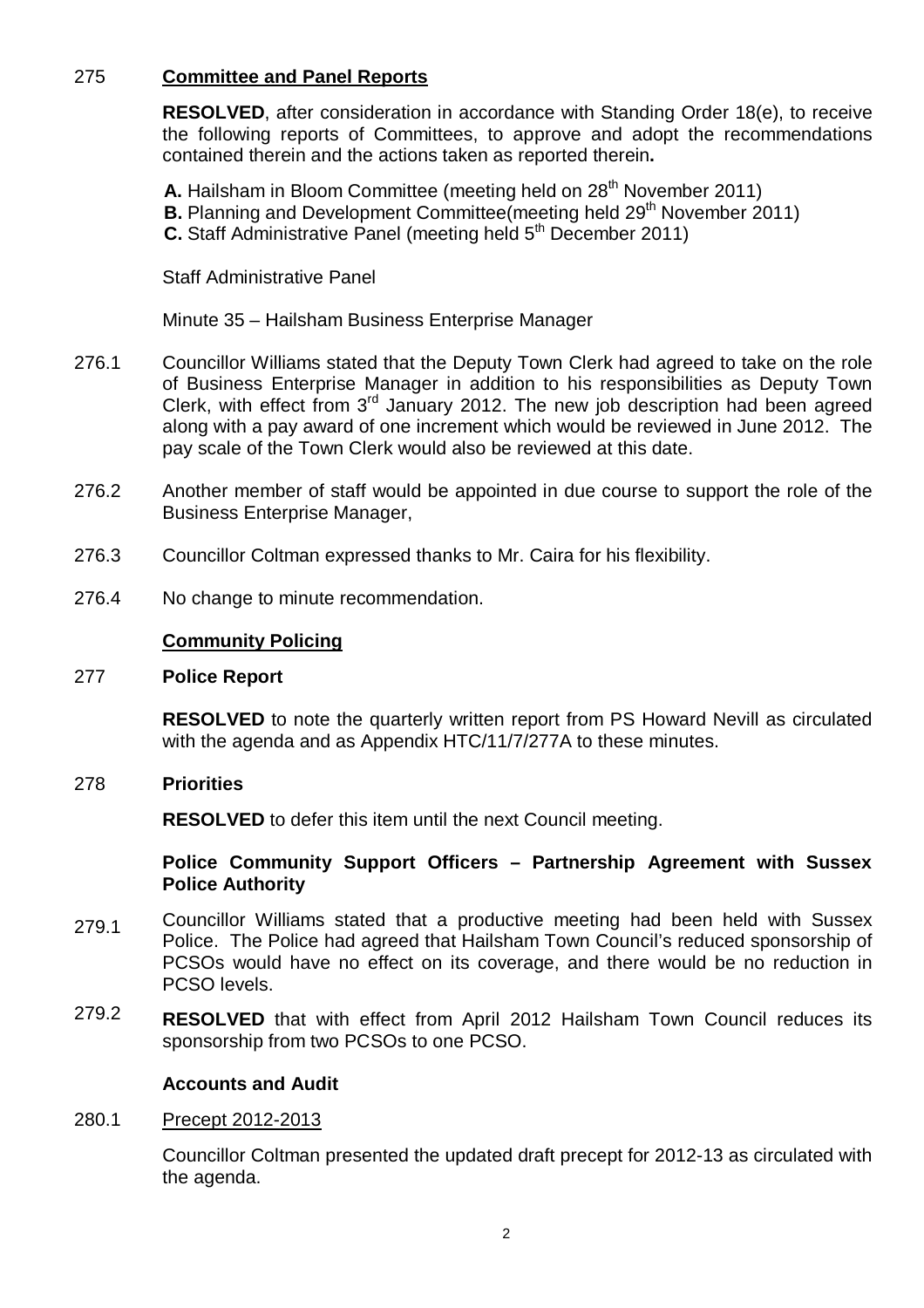280.2 **RESOLVED** to finalise the budget and precept for 2012/13 at the Council meeting in January 2012, following recommendations from the preceding Finance and Budget Oversight Committee on 18<sup>th</sup> January 2012.

# 281 **Professional Fees – Appointment of Town Clerk**

**RESOLVED** to note and approve in retrospect additional fees of £1,088.67 (Minute SAP/11/2/12 refers) payable to Wealden District for professional services provided in respect of the recruitment of the Town Clerk.

# **Public Conveniences (Vicarage Field)**

- 282.1 Councillor Williams reported his meeting with the leader of Wealden District Council. Discussion ensued, in particular in respect of Wealden District Council offering a tenyear lease only and no commitment to the provision in the town for public conveniences
- 282.2 Councillor Mrs. S. J. Bentley declared an interest as she is a Wealden District Councillor.
- 282.3 Councillor W. A. Bentley declared a personal interest because during discussion the local Primary Care Trust was identified, as he is in discussions with the PCT in respect of healthcare provision in Hailsham.
- 282.4 **RESOLVED** on a vote of seven for, two against and three abstentions, that the Council Chairman and Town Clerk sign the draft agreement with the addition of:

a) the option for the lease to be renewed at the end of the original term, and b) the option for Hailsham Town Council to surrender the lease with Wealden District Council, and that the start date is  $1<sup>st</sup>$  April 2012, as Appendix HTC/11/& 282A to these minutes..

282.5 Councillors N. Coltman, W. Crittenden and P. Holbrook requested that their abstentions from voting be recorded.

# **Street Light Eastwell Place**

- 283.1 Councillor Triandafyllou stated that he had visited Eastwell Place and confirmed that the area was extremely dark and one light was missing.
- 283..2 The Deputy Town Clerk stated that a quote had been received from East Sussex County Council to replace the light and restore the electricity to the column. This would cost £1,300. He confirmed that there were adequate funds in the street lighting maintenance budget.
- 283.3 **RESOLVED** to immediately request East Sussex County Council to repair the broken street light and restore the electricity to it; and to investigate the problem with the neighbouring street light and, if necessary, request ESCC to fix it.

# **Bomber Command Tribute – Beachy Head, Eastbourne**

284 The Deputy Town Clerk reported that no decision had yet been made by Eastbourne Borough Council on the request for the placement of a bench at Beachy Head.